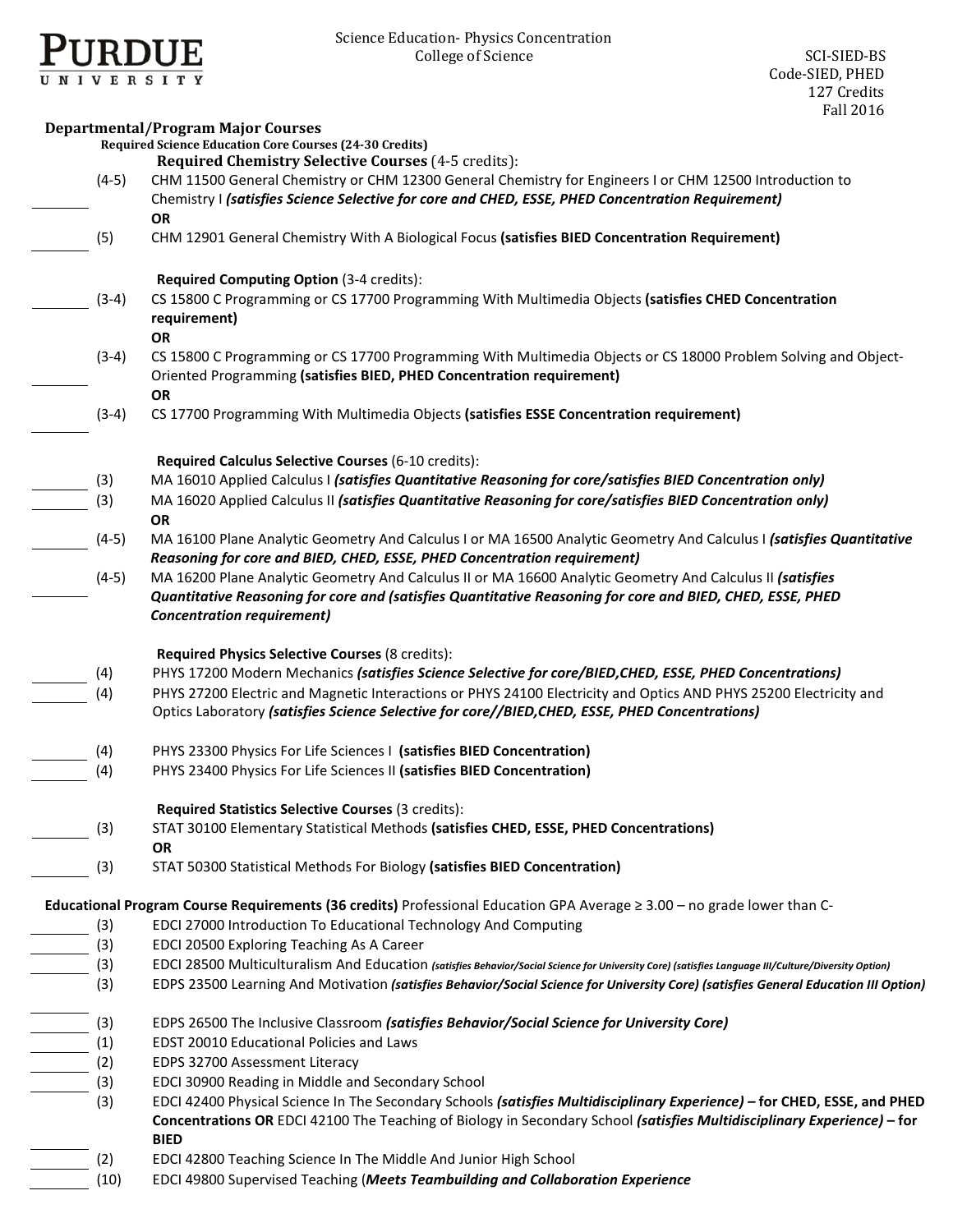### **Other Departmental /Program Course Requirements (30-36)**

| Within<br>Major      | Calculus I Option - Select from MA 16100, MA 16500 (satisfies Quantitative Reasoning for core) <sup>cc</sup>              |
|----------------------|---------------------------------------------------------------------------------------------------------------------------|
| Within<br>Major      | Calculus II Option - Select from MA 16200, MA 16600 (satisfies Quantitative Reasoning for core)                           |
| $(3-4)$              | ENGL 10600 or ENGL 10800 - (satisfies Written Communication and Information Literacy for core)                            |
| $(3-4)$              | Language I Option* (Select courses COULD satisfy Human Cultures Humanities for core)                                      |
| $(3-4)$              | Language II Option* (Select courses COULD satisfy Human Cultures Humanities for core)                                     |
| Within Ed<br>Program | Language III/Culture/Diversity Option* (Select courses COULD satisfy Human Cultures Humanities for core)                  |
| $(3-6)$              | Technical Writing Option and Technical Presenting Option (Select courses COULD satisfy Oral Communication for core)       |
| Within<br>Major      | Laboratory Science I Option (satisfies Science Selective for core)                                                        |
| Within<br>Major      | Laboratory Science II Option <i>(satisfies Science Selective for core)</i>                                                |
| (3)                  | General Education I Option (Select courses COULD satisfy Human Culture Behavioral/Social Science or Humanities for core)  |
| (3)                  | General Education II Option (Select courses COULD satisfy Human Culture Behavioral/Social Science or Humanities for core) |
| Within Ed<br>Program | General Education II Option (Select courses COULD satisfy Human Culture Behavioral/Social Science or Humanities for core) |
| Within<br>Major      | STAT 30100 Elementary Statistical Methods                                                                                 |
| Within<br>Major      | <b>Computing Option</b>                                                                                                   |
| Within Ed<br>Program | Teambuilding and Collaboration Experience*                                                                                |
| (3)                  | <b>Great Issues Option</b>                                                                                                |
| $(1-3)$              | Science, Technology and Society requirement for UCC                                                                       |
| Within Ed<br>Program | Multidisciplinary Experience* (Select courses COULD satisfies Science, Technology, and Society Selective for core)        |
| (4)                  | MA 26100 (satisfies Quantitative Reasoning Selective for University Core) or MA 27101 Several Variable Calculus Honors    |
| $(9-10)$             | PHYS Major Selectives (12-13 credits)                                                                                     |
|                      | (3) PHYS/ASTR $\geq$ 300 level                                                                                            |
|                      | (3-4) PHYS 53600 Electronic Techniques for Research or 58000 Computational Physics (fall)                                 |
|                      | (0) Science/Engineering $\geq$ 300 level (met by Statistics Option)                                                       |
|                      | (3) Science/Engineering $\geq 300$ level <i>(could be met by Great Issues Option)</i>                                     |

\*Requirement may be met with a zero credit experiential learning option. See your advisor for more information

**Physics Concentration (30-31 credits)** Overall GPA for Physics Concentration courses with the Departmental/Program Major Courses must be ≥ 2.5

| Within<br>Dept/Program | CHM 11500 General Chemistry or CHM 12500 Intro to Chemistry I or CHM 12300 General Chemistry For Engineers I    |
|------------------------|-----------------------------------------------------------------------------------------------------------------|
|                        | CHM 11600 General Chemistry or CHM 12600 Intro to Chemistry II or CHM 124 General Chemistry for Engineers II or |
| $(4-5)$                | <b>CHM 13600 General Chemistry Honors</b>                                                                       |
| Within<br>Dept/Program | PHYS 17200 Modern Mechanics or 17200 Honors                                                                     |
| Within<br>Dept/Program | PHYS 27200 Electricity and Magnetism (also satisfies Science Selective for University Core) or 27200 Honors     |
| (3)                    | PHYS 30600 Mathematical Methods of Physics I (fall)                                                             |
| (3)                    | PHYS 30700 Mathematical Methods Of Physics II (spring)                                                          |
| (4)                    | PHYS 31000 Intermediate Mechanics (fall)                                                                        |
| (3)                    | PHYS 33000 Intermediate Electricity and Magnetism (fall)                                                        |
| $\left( 1\right)$      | PHYS 34000 Modern Physics Laboratory                                                                            |
| (4)                    | PHYS 34400 Modern Physics (fall)                                                                                |
| (3)                    | PHYS 36000 Quantum Mechanics (spring)                                                                           |
| (3)                    | PHYS 42200 Waves and Oscillation (spring)                                                                       |
| (2)                    | PHYS 45000 Optics Laboratory I                                                                                  |

| <b>University Core Requirements</b>      |                                            |  |
|------------------------------------------|--------------------------------------------|--|
| <b>Human Cultures Humanities</b>         | Science, Technology & Society<br>Selective |  |
| Human Cultures Behavioral/Social Science | <b>Written Communication</b>               |  |
| <b>Information Literacy</b>              | <b>Oral Communication</b>                  |  |
| Science Selective                        | <b>Quantitative Reasoning</b>              |  |
| Science Selective                        |                                            |  |

*Note: This degree is intended to give students many options. Students need to consult with a College of Science Academic Advisor regarding requirements. \*\*\*\*\*\*\*\*\*\*\*\*\*\*\*\*\*\*\*\*\*\*\*\*\*\*\*\*\*\*\*\*\*\*\*\*\*\*\*\*\*\*\*\*\*\*\*\*\*\*\*\*\*\*\*\*\*\*\*\*\*\*\*\*\*\*\*\*\*\*\*\*\*\*\*\*\*\*\*\*\*\*\*\*\*\*\*\*\*\*\*\*\*\*\*\*\*\*\*\*\*\*\*\*\*\*\*\*\*\*\*\*\*\*\*\*\*\*\*\*\*\*\*\*\*\*\**

**The student is ultimately responsible for knowing and completing all degree requirements.** 

**(Degree Works) MyPurduePlan is knowledge source for specific requirements and completion**

*\*\*\*\*\*\*\*\*\*\*\*\*\*\*\*\*\*\*\*\*\*\*\*\*\*\*\*\*\*\*\*\*\*\*\*\*\*\*\*\*\*\*\*\*\*\*\*\*\*\*\*\*\*\*\*\*\*\*\*\*\*\*\*\*\*\*\*\*\*\*\*\*\*\*\*\*\*\*\*\*\*\*\*\*\*\*\*\*\*\*\*\*\*\*\*\*\*\*\*\*\*\*\*\*\*\*\*\*\*\*\*\*\*\*\*\*\*\*\*\*\*\*\*\*\*\*\*\**